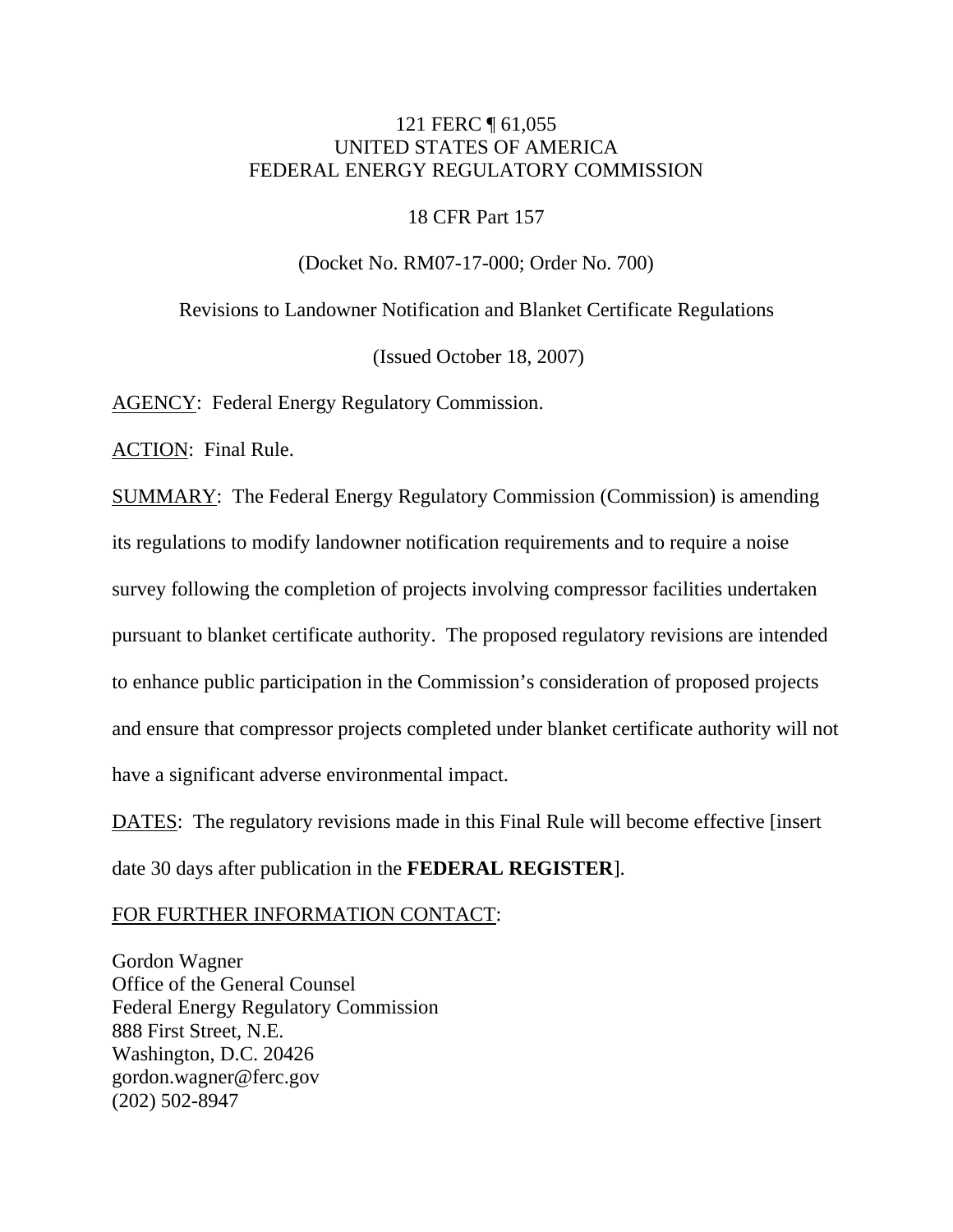Docket No. RM07-17-000

Michael McGehee Office of Energy Projects Federal Energy Regulatory Commission 888 First Street, N.E. Washington, D.C. 20426 michael.mcgehee@ferc.gov (202) 502-8962

Lonnie Lister Office of Energy Projects Federal Energy Regulatory Commission 888 First Street, N.E. Washington, D.C. 20426 lonnie.lister@ferc.gov 202-502-8587

#### SUPPLEMENTARY INFORMATION :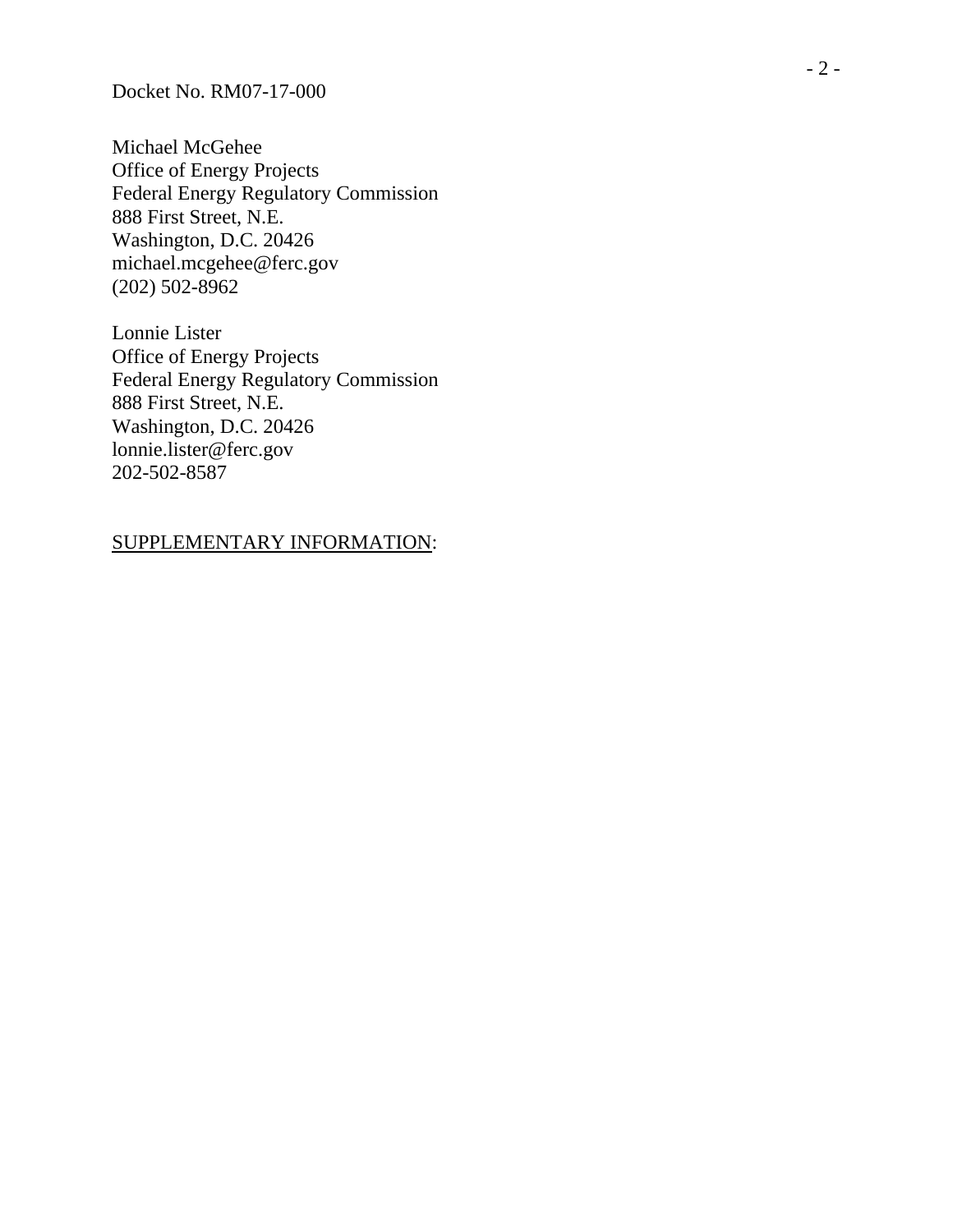# 121 FERC ¶ 61,055 UNITED STATES OF AMERICA FEDERAL ENERGY REGULATORY COMMISSION

Before Commissioners: Joseph T. Kelliher, Chairman; Suedeen G. Kelly, Marc Spitzer, Philip D. Moeller, and Jon Wellinghoff.

Revisions to Landowner Notification Docket No. RM07-17-000 and Blanket Certificate Regulations

#### ORDER NO. 700

#### FINAL RULE

(Issued October 18, 2007)

## **I. Introduction**

1. On June 22, 2007, the Federal Energy Regulatory Commission (Commission)

issued a Notice of Proposed Rulemaking (NOPR) to amend its regulations to modify landowner notification requirements and require a noise survey following the completion of projects involving compressor facilities undertaken pursuant to blanket certificate authority.**<sup>1</sup>** These regulatory revisions are intended to enhance public participation in the Commission's consideration of proposed projects and ensure that compressor projects completed under blanket certificate authority will not have a significant adverse

<sup>&</sup>lt;u>1</u> 72 FR 35669 (June 29, 2007), FERC Stats. and Regs. ¶ 32,616 (2007). The NOPR followed an expansion of the blanket certificate program, see Revisions to the Blanket Certificate Regulations and Clarification Regarding Rates, Order No. 686, 71 FR 63680 (Oct. 31, 2006), FERC Stats. & Regs. ¶ 31,231 (2006), order on reh'g and clarification, Order No. 686-A, 72 FR 37431 (July 10, 2007), FERC Stats. and Regs. ¶ 31,249 (2007), order on reh'g, Order No. 686-B, FERC Stats. and Regs. ¶ 31,255 (2007).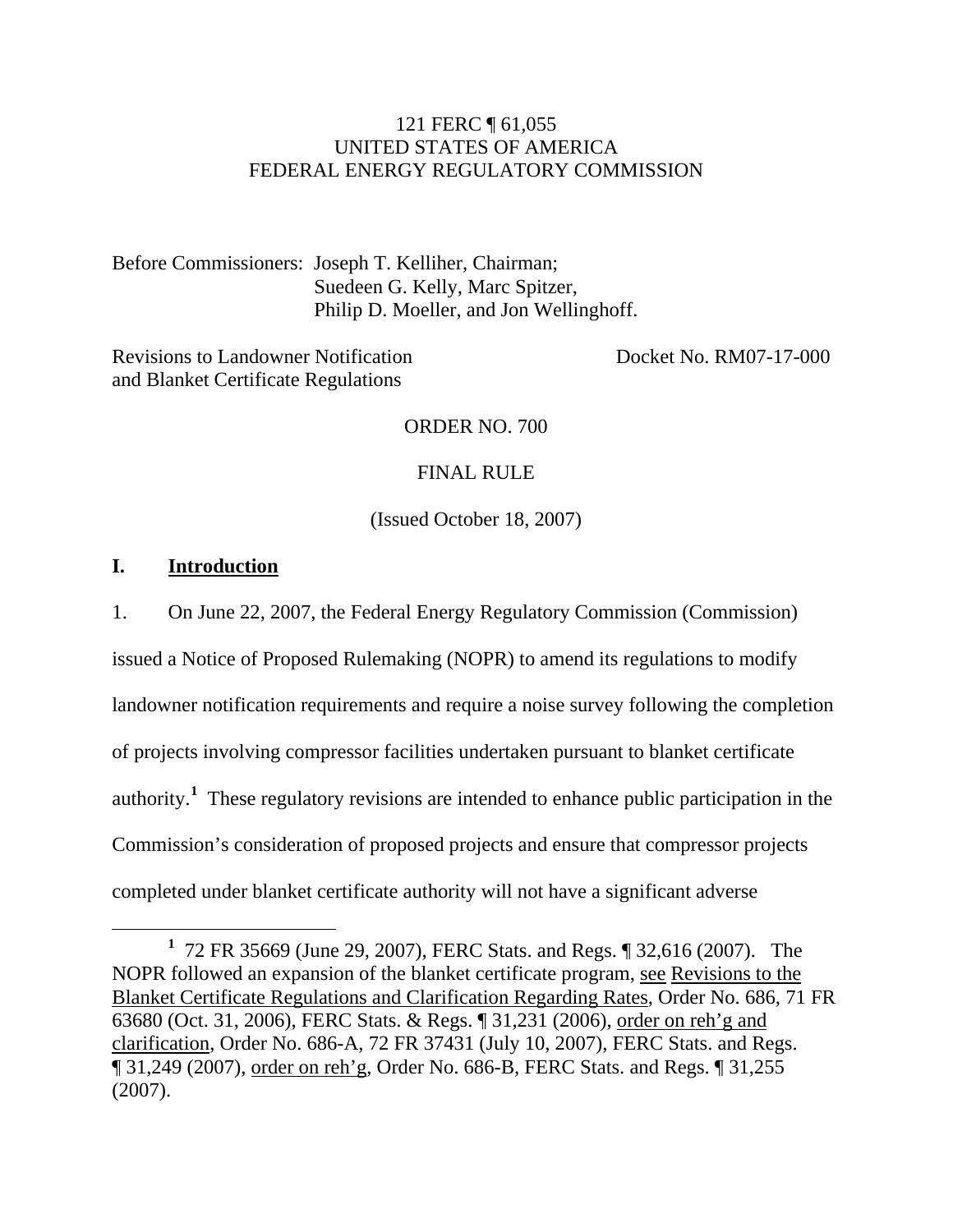environmental impact. Comments on the NOPR were submitted by the U.S. Department of the Interior (Interior) and the Interstate Natural Gas Association of America (INGAA). This Final Rule responds to the comments and adopts, with minor modifications, the regulatory revisions described in the NOPR.

# **II. Regulatory Revisions**

2. The NOPR discusses proposed changes to the existing regulations regarding landowner notification and compressor noise restrictions. Comments submitted address the latter.

#### **A. Landowner Notification**

3. The NOPR discusses expanding the § 157.6(d)(2)(iii) landowner notification requirement. Currently, this requirement directs natural gas companies planning to construct compressor or liquefied natural gas (LNG) facilities to notify all landowners whose property contains a residence within one-half mile of the project site before beginning any construction.**<sup>2</sup>** This will be revised to remove the residence qualification, and will instead direct companies to notify all landowners within one-half mile of the site of a planned compressor or LNG project regardless of whether the property contains a residence. This revision should ensure all landowners within one-half mile of a proposed project site will receive notice that will allow them to raise land use issues, including existing non-residential uses as well as planned future uses of undeveloped land.

**<sup>2</sup>**  $2$  See the landowner notification requirements, 18 CFR 157.203(d)(1) and (2), and the definition of affected landowners, 18 CFR 157.6(d)(2)(iii).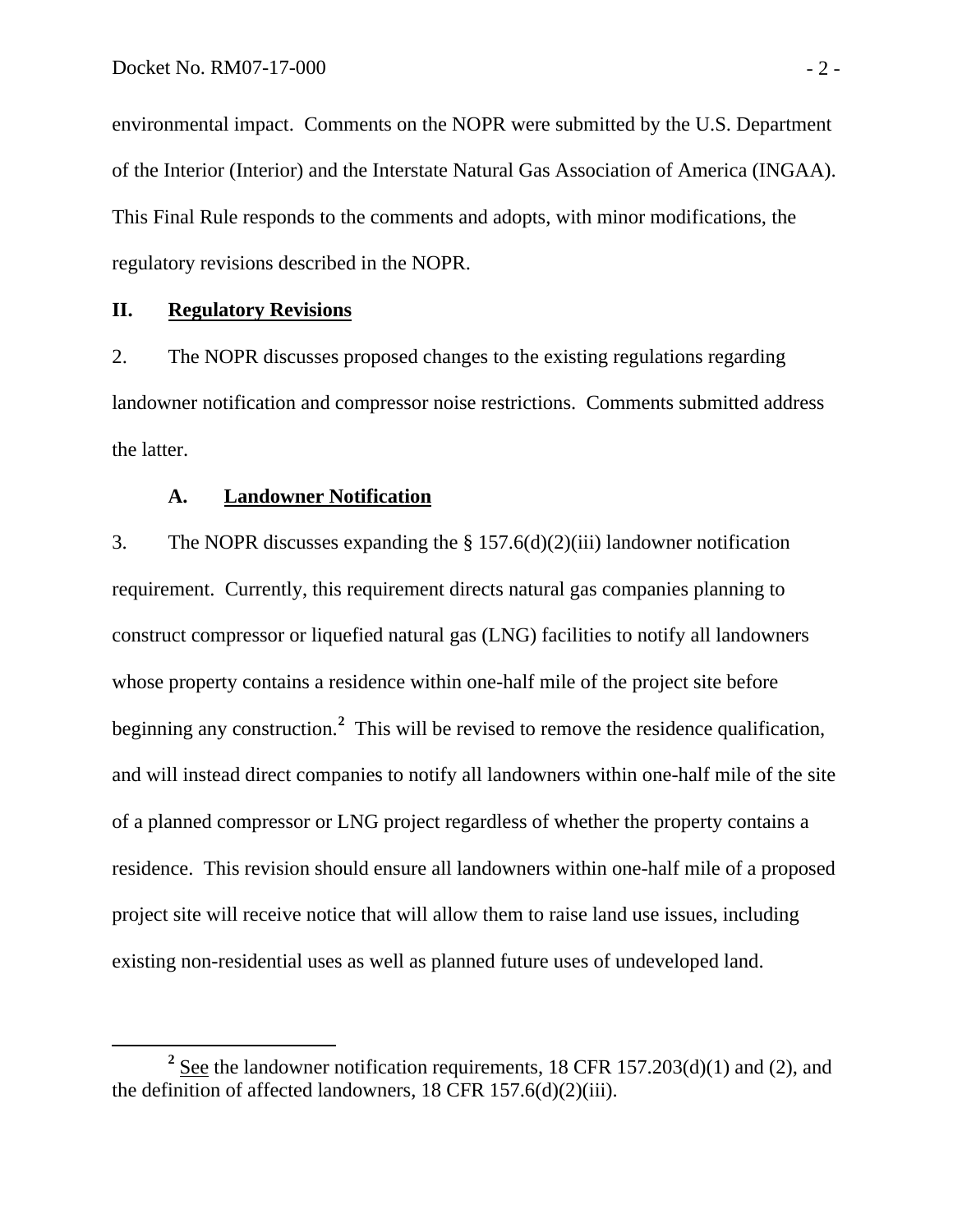# **B. Noise Survey**

4. To ensure that compressor facilities installed under blanket certificate authority will not have significant adverse environmental impacts, compressor facilities must be designed to meet the noise level limits described below. To verify blanket certificate compressor facilities meet these noise level limits, this order will revise § 157.206(b)(5) to require that companies completing a blanket certificate compressor project file a noise survey with the Commission. If this post-project survey shows the facility is emitting excessive noise, the company will have up to one year from the project's in-service date to meet the noise limits. After completing its noise mitigation measures, the company will submit a subsequent noise survey to verify compliance with the noise limits. This same noise survey requirement is routinely applied to compressor facilities installed under case-specific certificate authority.

5. A company may rely on blanket certificate authority to undertake qualifying projects provided: (1) noise-generating equipment installed under blanket certificate authority, whether an entire new compressor station or an addition or modification to an existing station, does not exceed an average day-night sound level  $(L<sub>dn</sub>)$  of 55 decibels (dBA) at a noise sensitive area (NSA) when operating at full load; (2) an addition or modification to an existing compressor station, which is currently emitting noise at an  $L_{dn}$ of 55 dBA or less at NSAs, does not cause noise at NSAs to exceed an  $L_{dn}$  of 55 dBA; and (3) an addition or modification to an existing compressor station, which is currently emitting noise in excess of an  $L_{dn}$  of 55 dBA at NSAs, does not cause noise to increase at NSAs.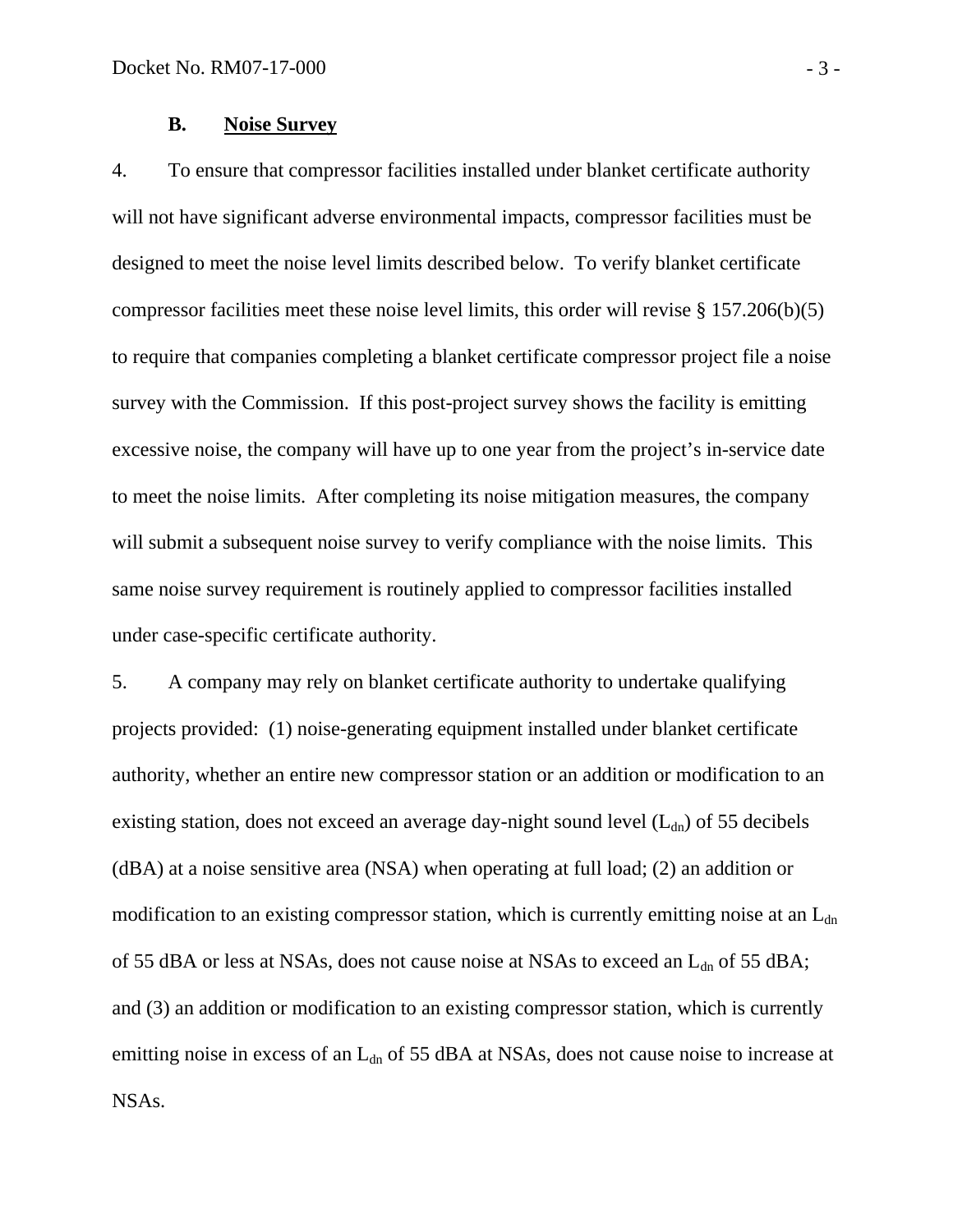#### **III. Comments and Commission Response**

6. Comments by Interior question whether an  $L_{dn}$  of 55 dBA might adversely impact certain wildlife resources. Comments by INGAA seek clarification on how compressor noise is to be measured.

# **A. Department of the Interior's Comments**

7. Interior points out that 55 dBA was designated by the U. S. Environmental Protection Agency (EPA) as a noise level adequate to protect against speech interference and sleep disturbance for residential, education, and healthcare NSAs.<sup>3</sup> Given that the 55 dBA level is based on human activity, Interior is concerned that this level fails to account for impacts on species that may be more sensitive to noise. Interior urges that screening for such species be required for blanket certificate projects and asks the Commission to direct blanket project applicants to contact Interior's Fish and Wildlife Service, along with the appropriate state fish and wildlife agency or state Natural Heritage Database, to identify the presence of threatened or endangered species and noise-sensitive species or habitats in the project vicinity. If there are such species or habitats, Interior would then require the project applicant to seek case-specific certificate authorization.

**<sup>3</sup>** <sup>3</sup> The Commission relied on this EPA designation in conducting its Environmental Assessment (EA) of the blanket certificate program, finding that compressors should not increase ambient noise levels at nearby NSAs above an  $L_{dn}$  of 55 dBA, since 55 dBA is "the maximum level which will not affect public health and welfare by interfering with speech or other activities in outdoor areas . . . [and consequently] should also ensure adequate protection for the indoor noise environment." Blanket Certification of Routine Gas Pipeline Transactions, EA at 25 (July 1981), citing EPA's Information on Levels of Environmental Noise Requisite to Protect Public Health and Welfare with an Adequate Margin of Safety (Washington, D.C. 1974).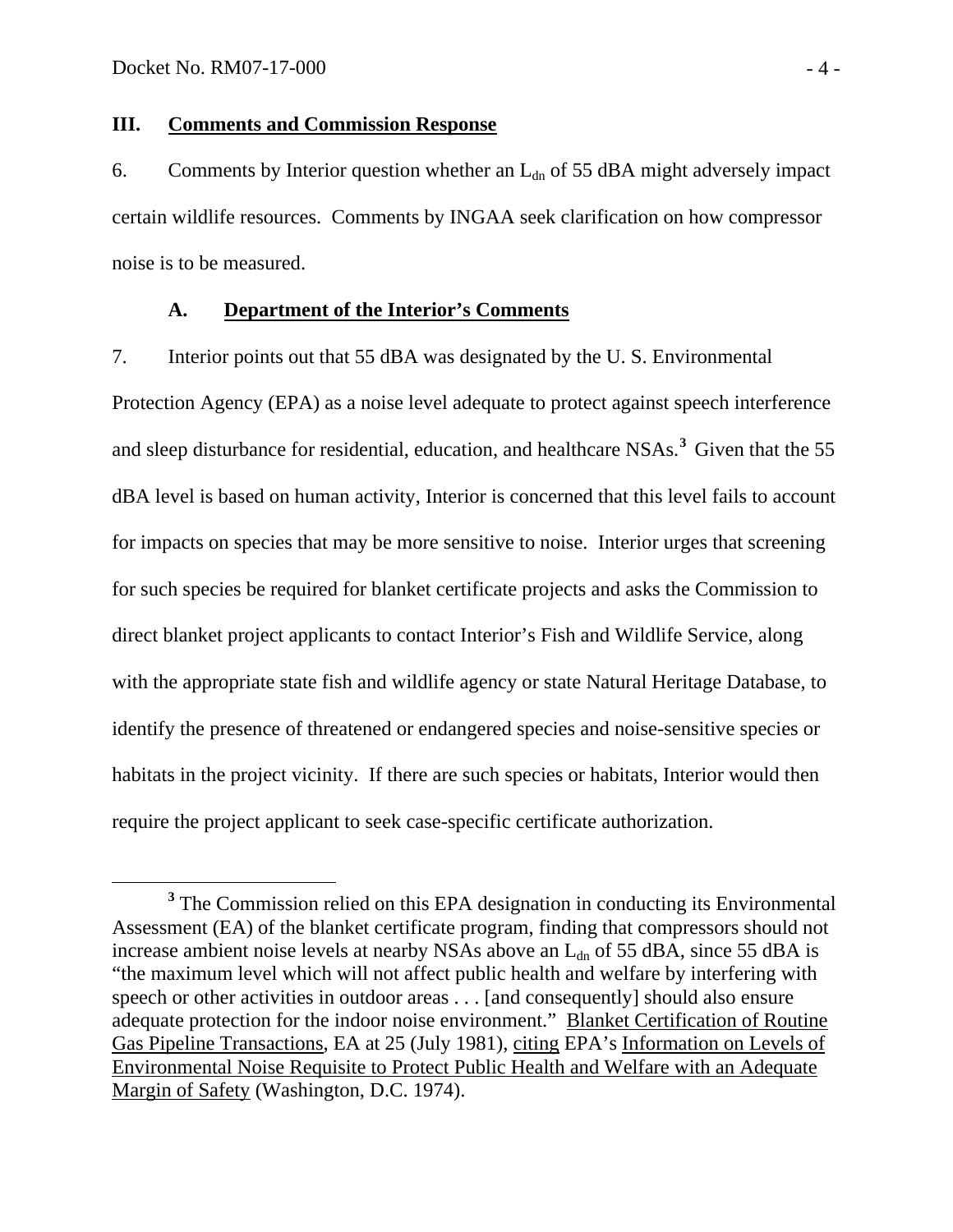8. While appropriate to most circumstances, the Commission recognizes that 55 dBA ought not be applied inflexibly or universally.**<sup>4</sup>**That said, the Commission finds that potential adverse impacts on species and habitat due to noise are adequately taken into account by the requirement that all blanket certificate projects comply with the Endangered Species Act of 1973 (ESA).<sup>5</sup> Compliance with the ESA effectively compels a blanket certificate holder to engage in the same screening and consultation that Interior requests for threatened and endangered species. Accordingly, the Commission expects the ESA compliance process will continue to provide the most appropriate means for assessing whether a proposed blanket certificate project's permitted noise level of 55 dBA might have significant adverse impacts on wildlife resources. In addition, the Commission notes that the expanded landowner notification requirement implemented herein should promote consideration of noise impacts on the use of land for nonresidential purposes, such as the cultivation of a domesticated noise-sensitive species.

#### **B. INGAA's Comments**

9. The NOPR proposed that § 157.206(b)(5)(ii) direct a blanket certificate project sponsor to measure "noise attributable to the operation of the facility at full load." INGAA seeks clarification on conducting a post-project noise survey, asking whether "the facility" is intended to refer to the particular equipment added or modified under

**<sup>4</sup>** <sup>4</sup> The EA reviewing the blanket certificate program noted the possibility that "compressor facilities constructed in some rural areas could degrade a quiet environment because a blanket authorization would require little or no noise abatement in remote or unpopulated areas." Id. at 33.

**<sup>5</sup>** 16 U.S.C. 1531 et seq.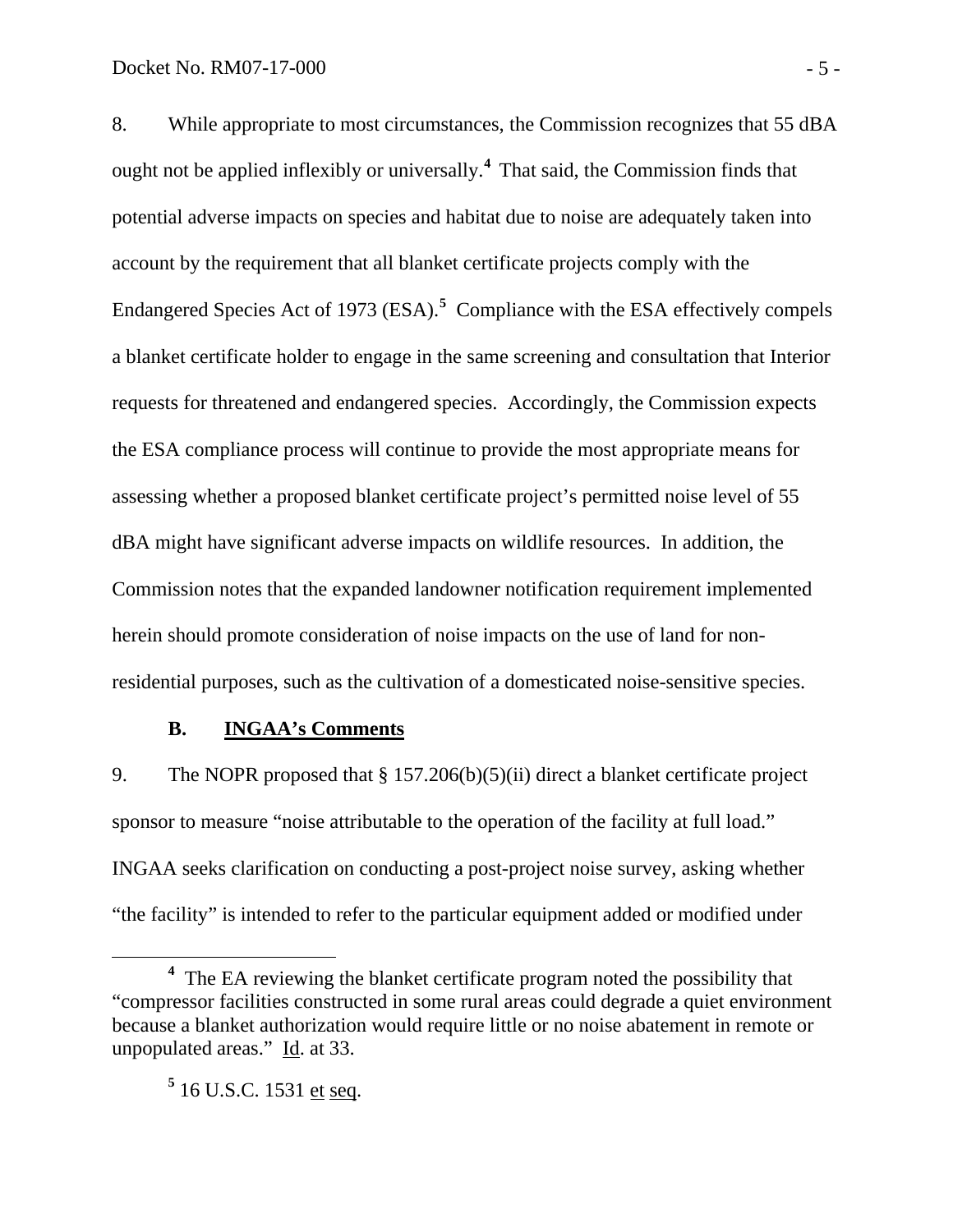blanket certificate authorization, or whether "the facility" is intended to include all the facilities, i.e., both existing facilities as well as new or modified facilities located at a particular compressor site. In response to INGAA's request, we will revise §  $157.206(b)(5)(ii)$  as described below.

10. As a threshold measure, for a compressor facility to qualify for blanket certificate authorization, the facility must be designed to meet an  $L_{dn}$  of 55 dBA at NSAs when operating at full load. Requiring that a facility added or modified under blanket certificate authority meet this maximum noise limit is intended to ensure that there will not be a significant adverse environmental noise impact.**<sup>6</sup>**

11. With respect to noise impacts, the Commission will also consider the composite noise level of a compressor station's new and existing facilities. This is because a facility that meets an  $L_{dn}$  of 55 dBA, when added to a station currently operating an  $L_{dn}$  of 55  $dBA$ , can cause the overall noise of the station to exceed an  $L_{dn}$  of 55 dBA. Thus, the Commission will require that an addition or modification to an existing compressor station that is operating at or below an  $L_{dn}$  of 55 dBA at NSAs must not cause overall noise attributable to the station to exceed an  $L_{dn}$  of 55 dBA at NSAs. Further, an addition or modification to an existing compressor station that is operating above an  $L_{dn}$  of 55 dBA at NSAs must not cause overall noise attributable to the station to increase at NSAs. 12. To ensure adherence to these noise level limits, the Commission will require a company that relies on its blanket certificate to construct a new compressor station

**<sup>6</sup>**  $<sup>6</sup>$  See note 3.</sup>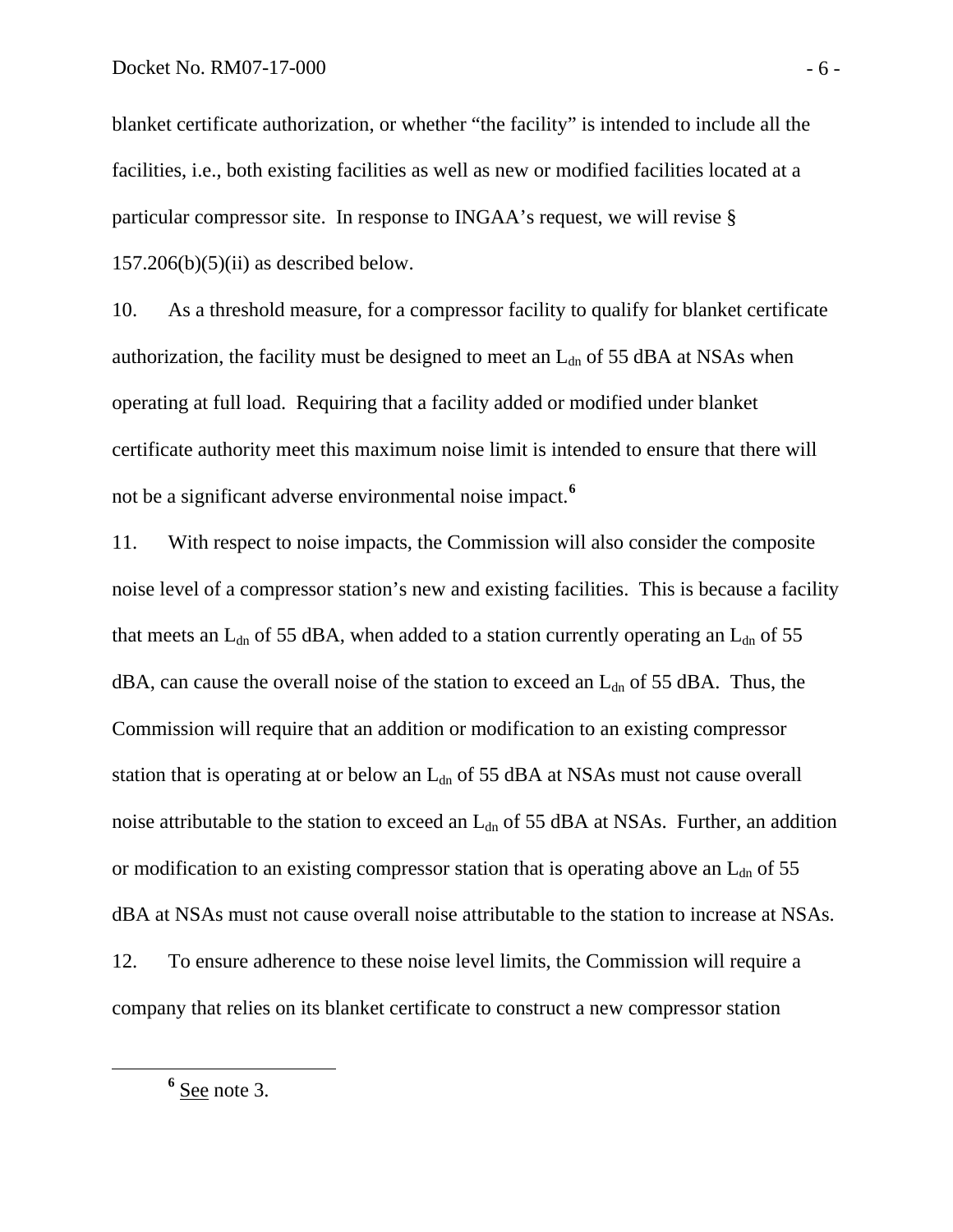#### Docket No. RM07-17-000 - 7 -

facility, or to add or modify a facility at an existing station, to submit a noise survey within 60 days of placing the new or modified facility in service. The company must measure noise attributable to its new or modified facility operating at full load at NSAs. When a new or modified facility is placed in service at an existing compressor station, the company must also measure the overall post-project noise of the station operating at full load. If the measured noise exceeds the specified limits at NSAs, the company must bring its station into compliance within a year of the blanket certificate facility's inservice date. Within 60 days of completing its noise-mitigation measures, e.g., making modifications to noise-generating equipment or erecting a barrier between the station and NSAs, the company must submit a subsequent noise survey to the Commission demonstrating its compliance with the noise level limits.

# **IV. Information Collection Statement**

13. The Office of Management and Budget (OMB) regulations require that OMB approve certain reporting, record keeping, and public disclosure requirements (collections of information) imposed by an agency.**<sup>7</sup>** Upon approval of a collection of information, OMB will assign an OMB control number and an expiration date. The only entities affected by this rule would be the natural gas companies under the Commission's jurisdiction.

14. The information collection requirements in this Final Rule are identified as FERC-537, "Gas Pipeline Certificates: Construction, Acquisition and Abandonment," which

**<sup>7</sup>** 5 CFR 1320.11.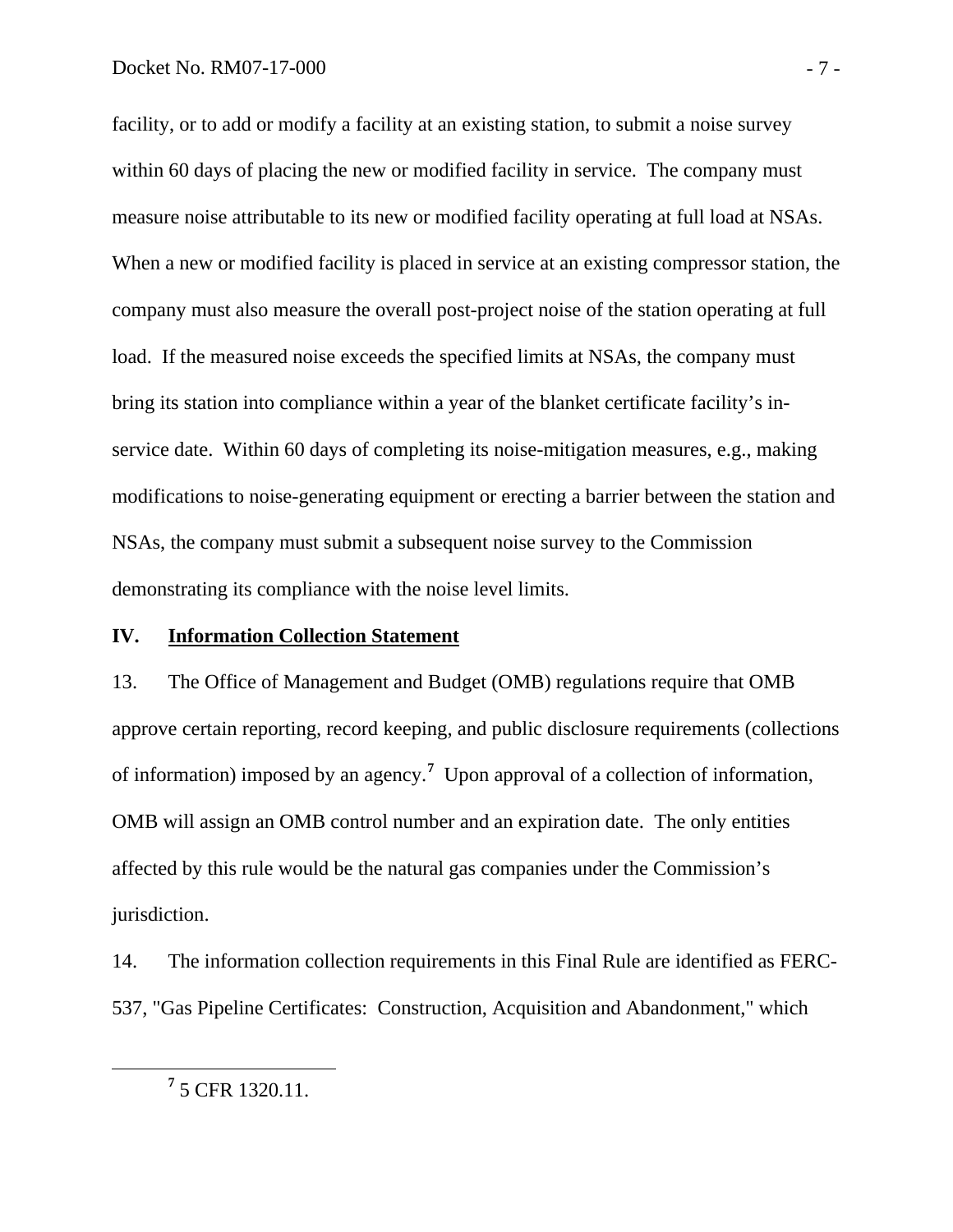identifies the Commission's information collections relating to Part 157 of its regulations, which apply to natural gas facilities for which authorization under section 7 of the Natural Gas Act (NGA) is required, and includes all blanket certificate projects, and FERC-577, "Gas Pipeline Certificates: Environmental Impact Statements," which identifies the Commission's information collections relating to the requirements set forth in National Environmental Policy Act and Parts 2, 157, 284, and 380 of the Commission's regulations, and requires applicants to conduct appropriate studies necessary to determine the impact of the construction and operation of proposed jurisdictional facilities on human and natural resources, and the measures which may be necessary to protect the values of the affected area. These information collection requirements are mandatory.

15. The revised regulations require that companies seeking to construct or alter compressor or LNG facilities notify all landowners within one-half mile of the boundary of the project site. This should necessitate only a nominal additional effort, since companies are already required to identify all landowners of record within one-half mile of the project site, and then notify the subset of those landowners that have a residence on their property. In practice, companies routinely give notice to all identified landowners, rather than take the extra step of segregating properties with residences from those without so as to give notice only to the former. In view of this practice, the Commission expects the time and cost to notify non-residential landowners will prove to be de minimis.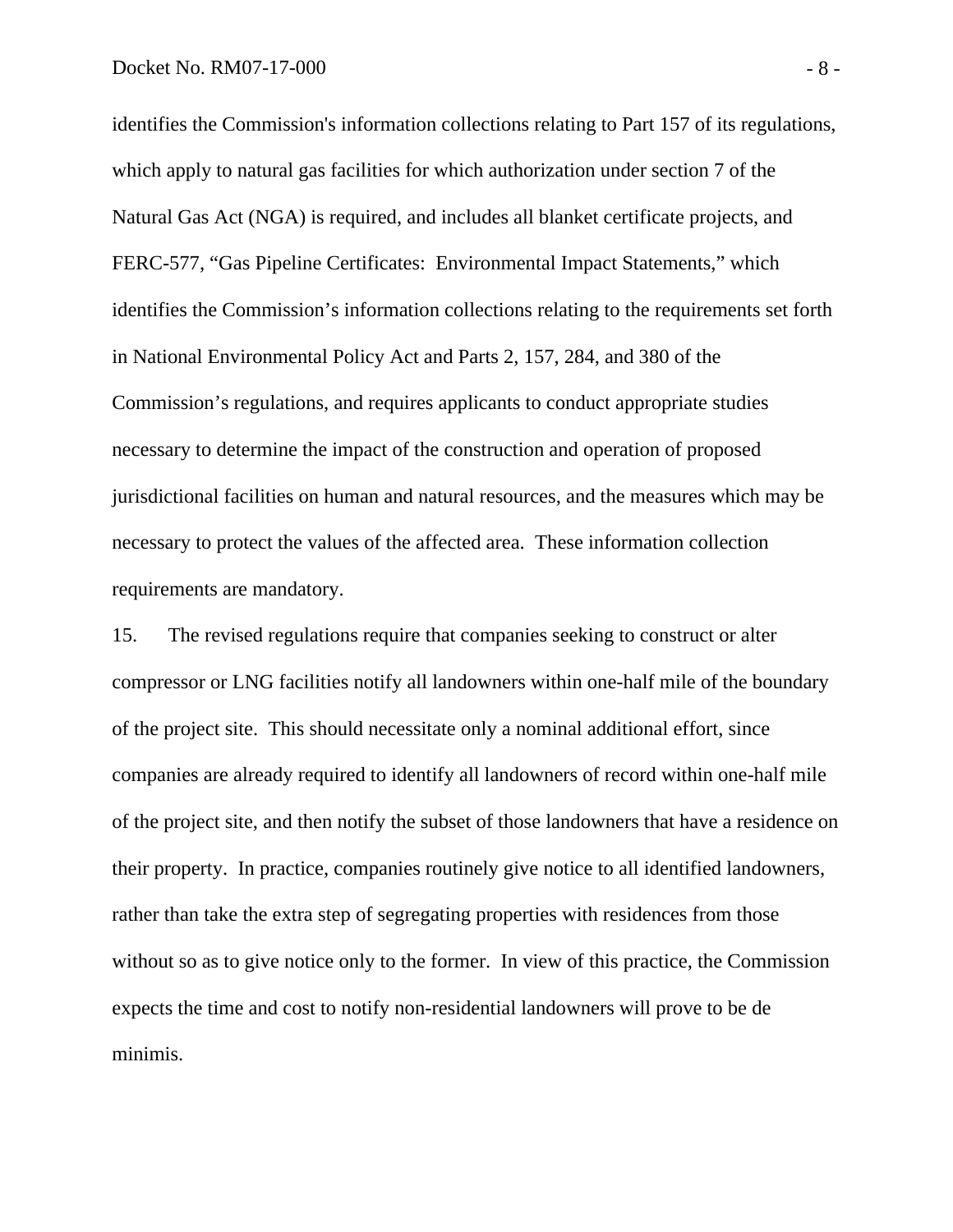16. The Noise Control Act of 1972 established the requirement that all federal agencies administer their programs to promote an environment free of noise that jeopardizes public health and welfare.**<sup>8</sup>** In 1974, the U.S. Environmental Protection Agency, acting to execute its responsibility to coordinate federal research and activities related to noise control, identified an  $L_{dn}$  of 55 dBA as necessary to protect against speech interference and sleep disturbance for residential, educational, and healthcare activities. The revised regulations state that a company adding or altering compressor facilities under blanket certificate authority must submit a noise survey within 60 days of placing new facilities in service to demonstrate that noise attributable to the operation of the company's compressors does not exceed an  $L_{dn}$  of 55 dBA at nearby NSAs or increase noise at NSAs already in excess of an  $L_{dn}$  of 55 dBA. The Commission does not view this as substantially modifying natural gas companies' existing obligations, since the proposed submission of a noise survey simply provides verification of compliance with the existing noise requirement. The same noise survey requirement is routinely applied to compressor projects subject to case-specific NGA section 7 certificate authority.**<sup>9</sup>**

**<sup>8</sup>** 42 U.S.C. 4901, et seq.

<sup>&</sup>lt;sup>9</sup> The potential cost savings to the industry that may be realized by enabling projects previously permitted only under case-specific authority to proceed under the expanded blanket certificate program were discussed in the Final Rule in Order No. 686. With respect to the proposed noise survey, the Commission notes that case-specific projects require a noise survey both before and after construction. Thus, the relatively minor cost of conducting a post-construction noise survey for a blanket certificate project is expected to be offset by the benefit of not having to also conduct a noise survey before construction, as would be necessary for a case-specific certificate project.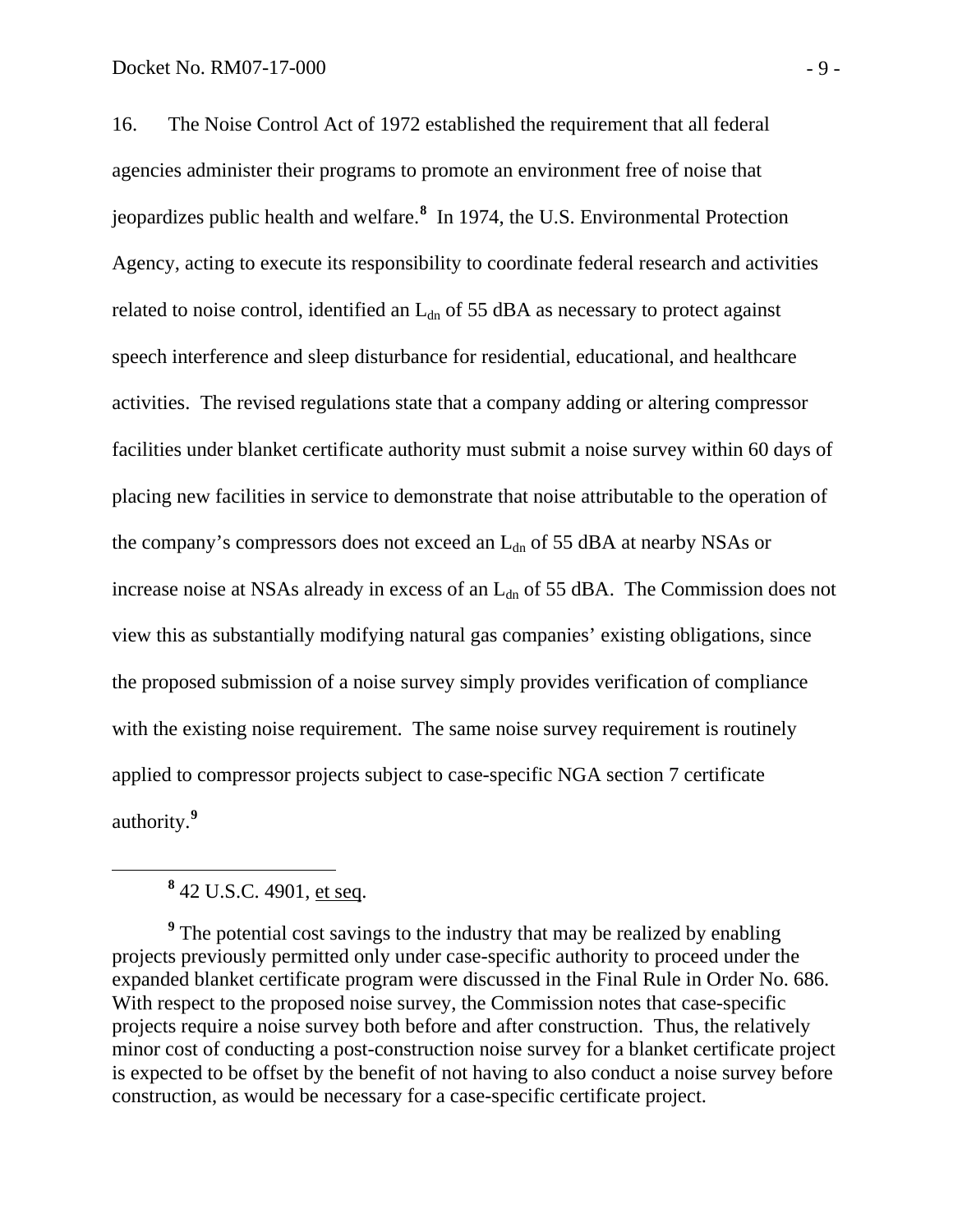17. The Commission is submitting these reporting requirements to OMB for its review and approval under § 3507(d) of the Paperwork Reduction Act of 1995.**<sup>10</sup>** The Commission solicited comments on the need for these regulatory revisions and the accuracy of estimated burden estimates, as well as how the quality, quantity, and clarity of the information to be collected might be enhanced, and any suggested methods for minimizing the respondent's burden. The comments submitted did not specifically address the new reporting requirements; accordingly, the Commission will use the same estimates here as in the NOPR.

18. The Commission estimates it will require 32 hours to complete a noise survey, and expects the additional burden to be modest, given that in 2006 only two compressor projects went forward under blanket certificate authority. For the purpose of estimating burden hours, the Commission anticipates five such projects in the future.

| Data Collection     | No. of      | No. of            | No. of Hours | Total  |
|---------------------|-------------|-------------------|--------------|--------|
|                     | Respondents | Responses/Filings | per Response | Annual |
|                     |             |                   |              | Hours  |
| FERC-537 (Part 157) |             |                   | $\Omega$     | 160    |

Information Collection Costs**:** The above reflects the total reporting burden associated with the proposed broadening of the landowner notification requirement. Because of the regional differences and the various staffing levels that will be involved in preparing the documentation (legal, technical, and support) the Commission is using an hourly rate of \$150 to estimate the costs for filing and other administrative processes (reviewing instructions, searching data sources, completing and transmitting the collection of

**<sup>10</sup>** 44 U.S.C. 3507(d).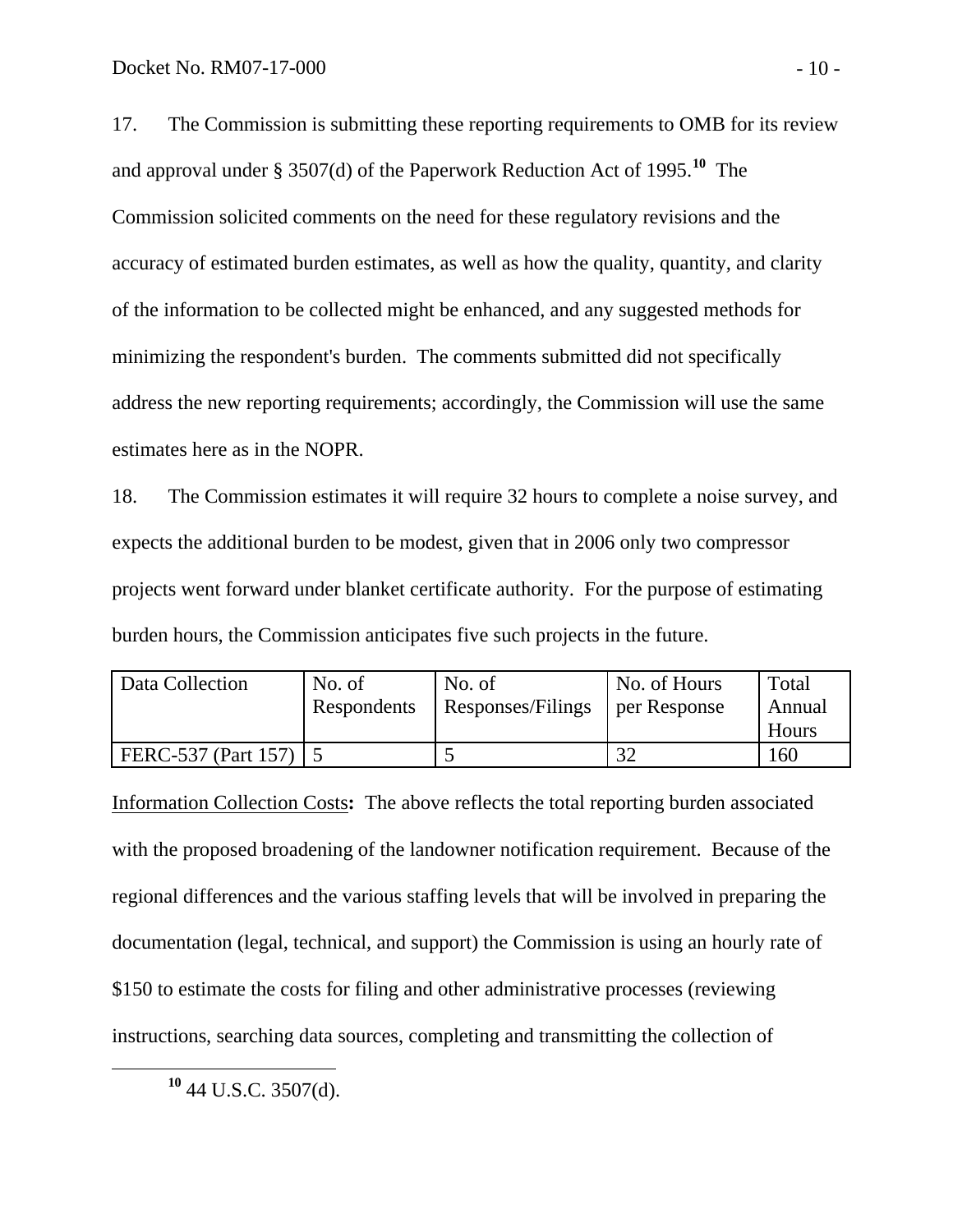information). The estimated cost per project is \$4,800, with an estimated annual total of \$24,000.

**Title**: FERC-537.

**Action**: Proposed Data Collection.

**OMB Control Nos.:** 1902-0060 and 1902-0128.

**Respondents:** Natural gas pipeline companies.

**Frequency of Responses**: On occasion.

**Necessity of Information**: Submission of the information is necessary for the Commission to carry out its NGA statutory responsibilities and meet the Commission's objectives of expediting appropriate infrastructure development to ensure sufficient energy supplies while addressing landowner and environmental concerns fairly. Interested persons may obtain information on the reporting requirements by contacting: Federal Energy Regulatory Commission, 888 First Street, N.E., Washington, D.C. 20426 [Attention: Michael Miller, Office of the Executive Director]. Phone: (202) 502-8415, fax: (202) 273-0873, e-mail: michael.miller@ferc.gov or the Office of Information and Regulatory Affairs, Office of Management and Budget, Washington, D.C. 20503 [Attention: Desk Officer for the Federal Energy Regulatory Commission].

#### **V. Environmental Analysis**

19. The Commission is required to prepare an EA or an Environmental Impact Statement (EIS) for any action that may have a significant adverse effect on the human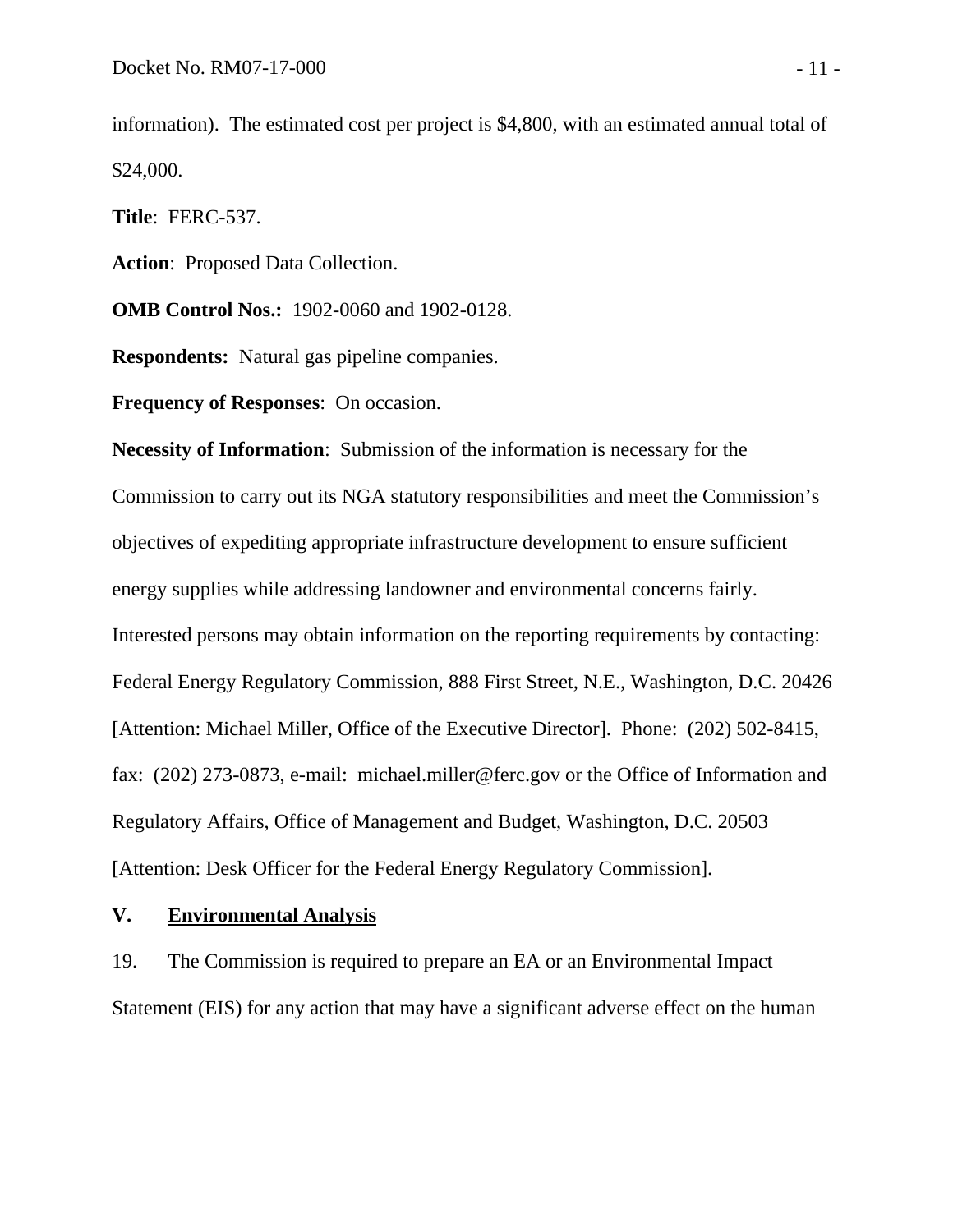environment.<sup>11</sup> In promulgating the blanket certificate program in 1982, the Commission prepared an EA in which it determined that, subject to compliance with the standard environmental conditions, projects under the blanket program would not have a significant adverse environmental impact. In particular, the EA concluded that an  $L_{dn}$  of 55 dBA at NSAs would be adequate to avoid interfering with speech or other activities in outdoor areas and ensure adequate protection for the indoor noise environment. As discussed herein, the Commission is expanding landowner notification and requiring the submission of a post-project noise survey for blanket certificate activities involving compressor facilities. Because these actions serve to better inform the public of proposed projects and to further ensure and verify that no blanket certificate project has a significant adverse environmental impact, these regulatory revisions do not constitute a major federal action that may have a significant adverse effect on the human environment.

# **VI. Regulatory Flexibility Act Analysis**

20. The Regulatory Flexibility Act of 1980 (RFA)**<sup>12</sup>** generally requires a description and analysis of regulations that will have significant economic impact on a substantial number of small entities. The Commission is not required to make such an analysis if

<sup>&</sup>lt;sup>11</sup> Order No. 486, Regulations Implementing the National Environmental Policy Act, 52 FR 47897 (Dec. 17, 1987), FERC Stats. & Regs., Regulations Preambles 1986- 1990 ¶ 30,783 (1987).

**<sup>12</sup>** 5 U.S.C. 601-612.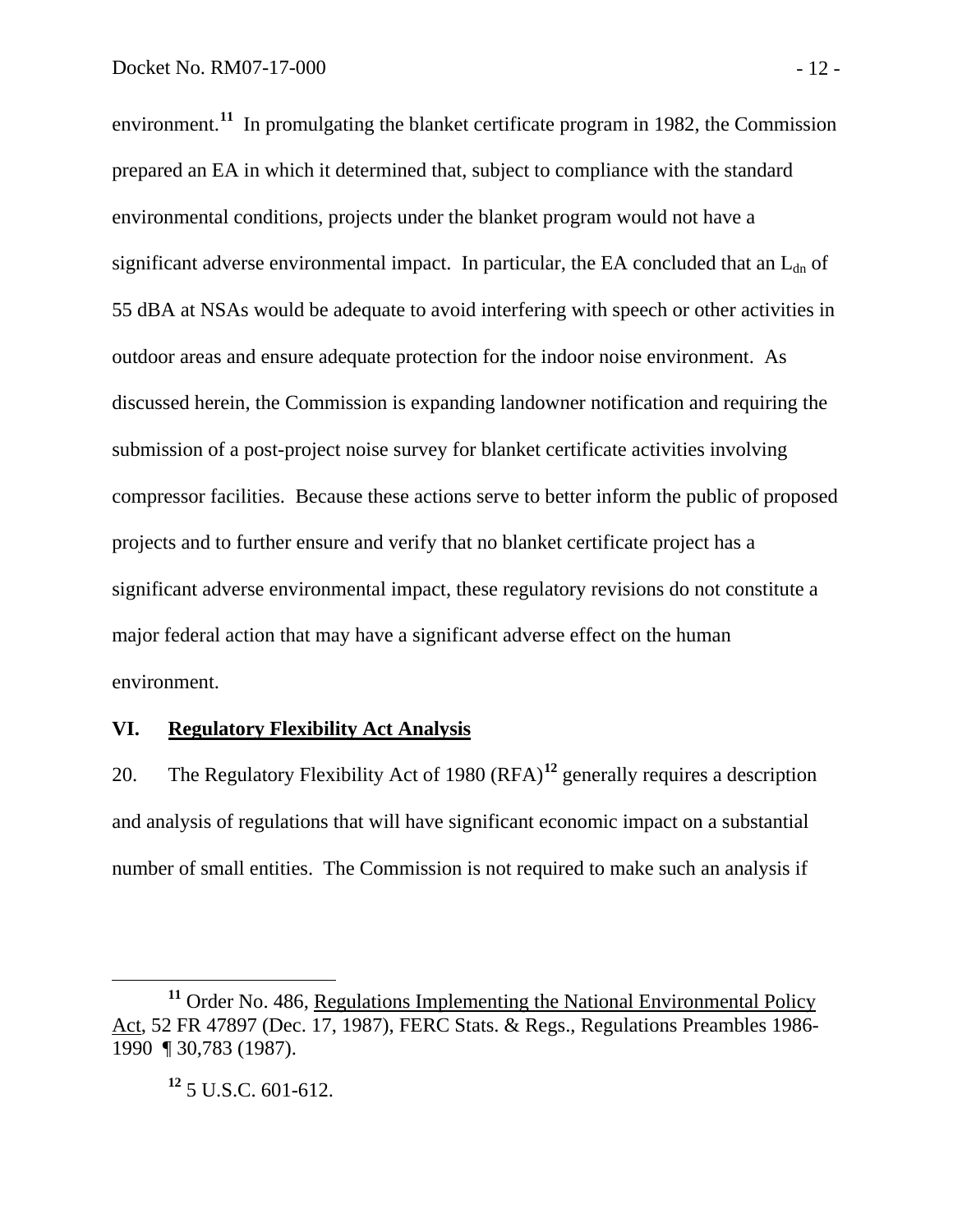regulations would not have such an effect.**<sup>13</sup>** Under the industry standards used for purposes of the RFA, a natural gas pipeline company qualifies as "a small entity" if it has annual revenues of \$6.5 million or less. Most companies regulated by the Commission do not fall within the RFA's definition of a small entity.**<sup>14</sup>**

21. This order's regulatory revisions will have no significant economic impact on those entities – be they large or small – subject to the Commission's regulatory jurisdiction under NGA section 3 or 7, and no significant economic impact on state agencies. Accordingly, the Commission certifies that these regulatory revisions will not have a significant economic impact on a substantial number of small entities.

## **VII. Document Availability**

22. In addition to publishing the full text of this document in the Federal Register, the Commission provides all interested persons an opportunity to view and print the contents of this document via the Internet through FERC's website (http://www.ferc.gov) and in FERC's Public Reference Room during normal business hours (8:30 a.m. to 5:00 p.m. Eastern time) at 888 First Street, N.E., Room 2A, Washington D.C. 20426. User assistance is available for FERC's website during normal business hours from FERC's Online Support at 202-502-6652, toll free at 1-866-208-3676, or by e-mail at

**<sup>13</sup>** 5 U.S.C. 605(b) (2000).

**<sup>14</sup>** 5 U.S.C. 601(3), citing to section 3 of the Small Business Act, 15 U.S.C. 623 (2000). Section 3 of the Small Business Act defines a "small-business concern" as a business which is independently owned and operated and which is not dominant in its field of operation.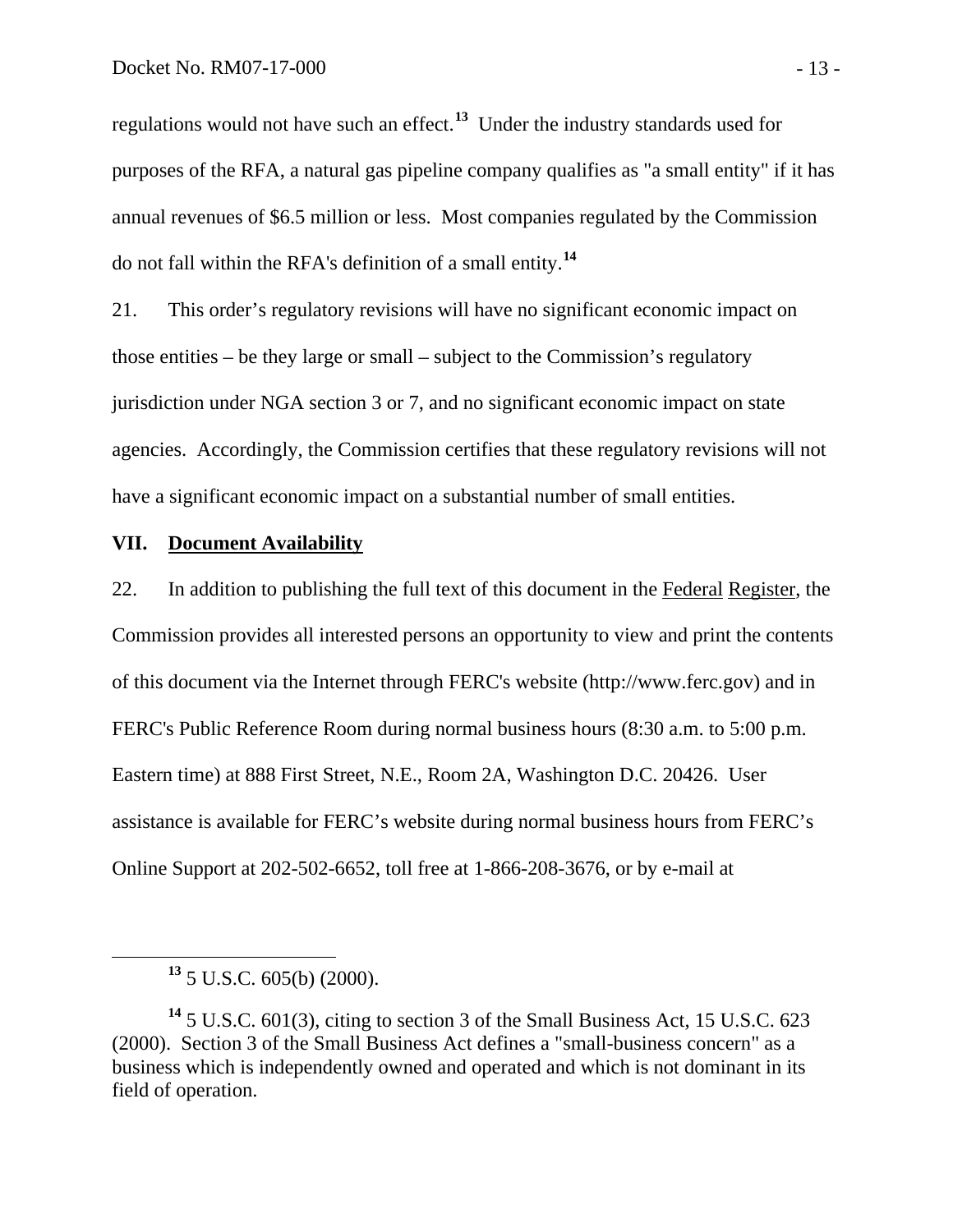ferconlinesupport@ferc.gov, and from the Public Reference Room at 202-502-8371,

TTY at 202-502-8659, or by e-mail at public.referenceroom@ferc.gov.

# **VIII. Effective Date and Congressional Notification**

23. This Final Rule will take effect **[**insert date 30 days after publication in the

**FEDERAL REGISTER].** The Commission has determined with the concurrence of the

Administrator of the Office of Information and Regulatory Affairs, Office of

Management and Budget, that this rule is not a major rule within the meaning of section

251 of the Small Business Regulatory Enforcement Fairness Act of 1996.**<sup>15</sup>** The

Commission will submit this Final Rule to both houses of Congress and the Government

Accountability Office.**<sup>16</sup>**

List of subjects in 18 CFR Part 157

Administrative practice and procedure, Natural gas, Reporting and recordkeeping requirements

By the Commission.

 $(S E A L)$ 

 Nathaniel J. Davis, Sr., Acting Deputy Secretary.

**<sup>16</sup>** See 5 U.S.C. 801(a)(1)(A).

**<sup>15</sup>** See 5 U.S.C. 804(2).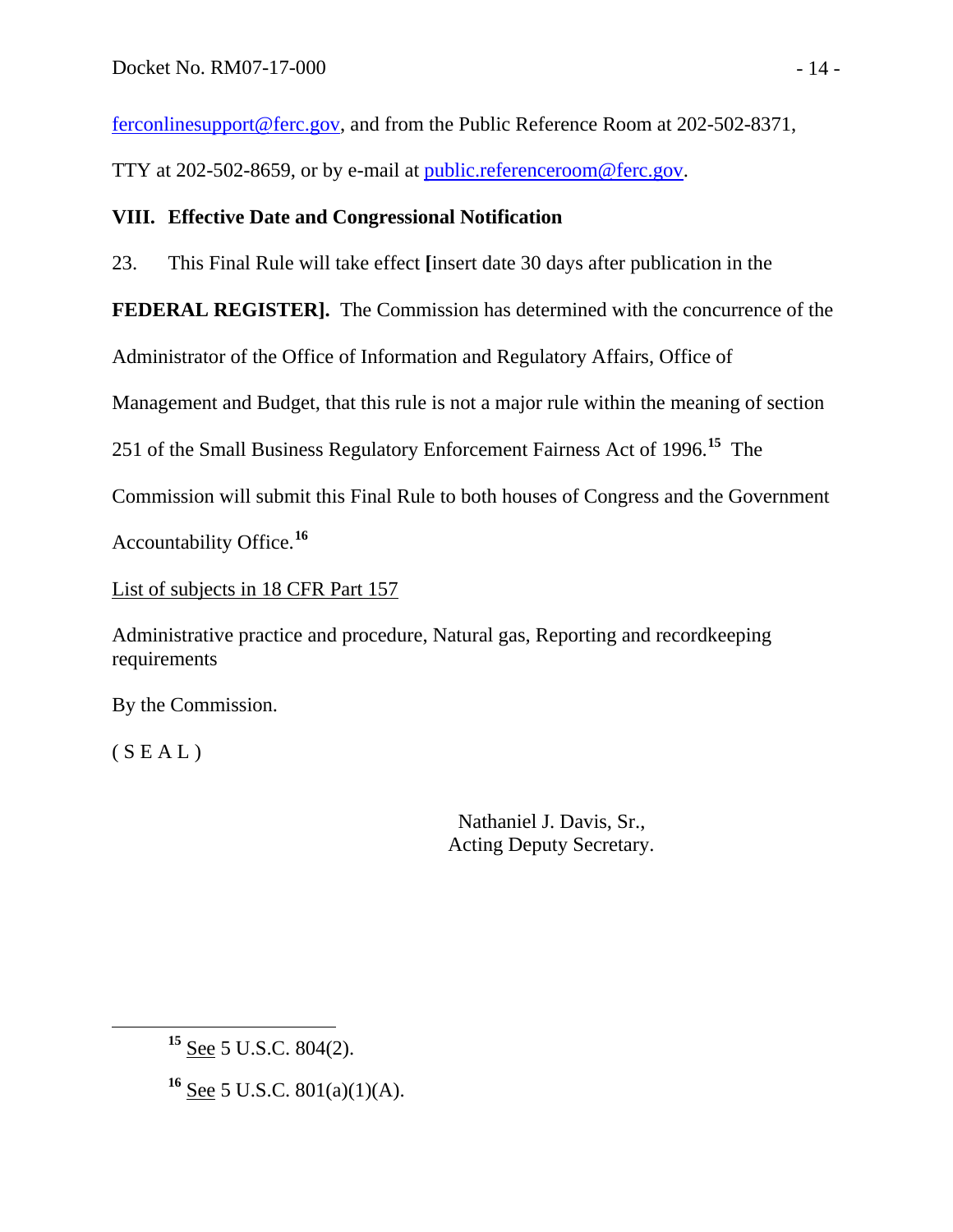In consideration of the foregoing, part 157, Chapter I, Title 18, Code of Federal Regulations, is amended as follows:

# **PART 157--APPLICATIONS FOR CERTIFICATES OF PUBLIC CONVENIENCE AND NECESSITY AND FOR ORDERS PERMITTING AND APPROVING ABANDONMENT UNDER SECTION 7 OF THE NATURAL GAS ACT**

1. The authority citation for part 157 continues to read as follows:

**Authority**: 15 U.S.C. 717-717w.

2. In § 157.6, paragraph  $(d)(2)(iii)$  is revised to read as follows:

# **§ 157.6 Applications; general requirements.**

 \* \* \* \* \* (d) \* \* \*  $(2)$  \* \* \*

 (iii) Is within one-half mile of proposed compressors or their enclosures or LNG facilities; or

 $\ast$   $\ast$   $\ast$   $\ast$   $\ast$ 

3. In § 157.206, paragraph  $(b)(5)(ii)$  is redesignated as paragraph  $(b)(5)(iii)$  and a new paragraph  $(b)(5)(ii)$  is added, to read as follows:

# **§ 157.206 Standard conditions**.

 \* \* \* \* \* (b) \* \* \* (5) \* \* \*